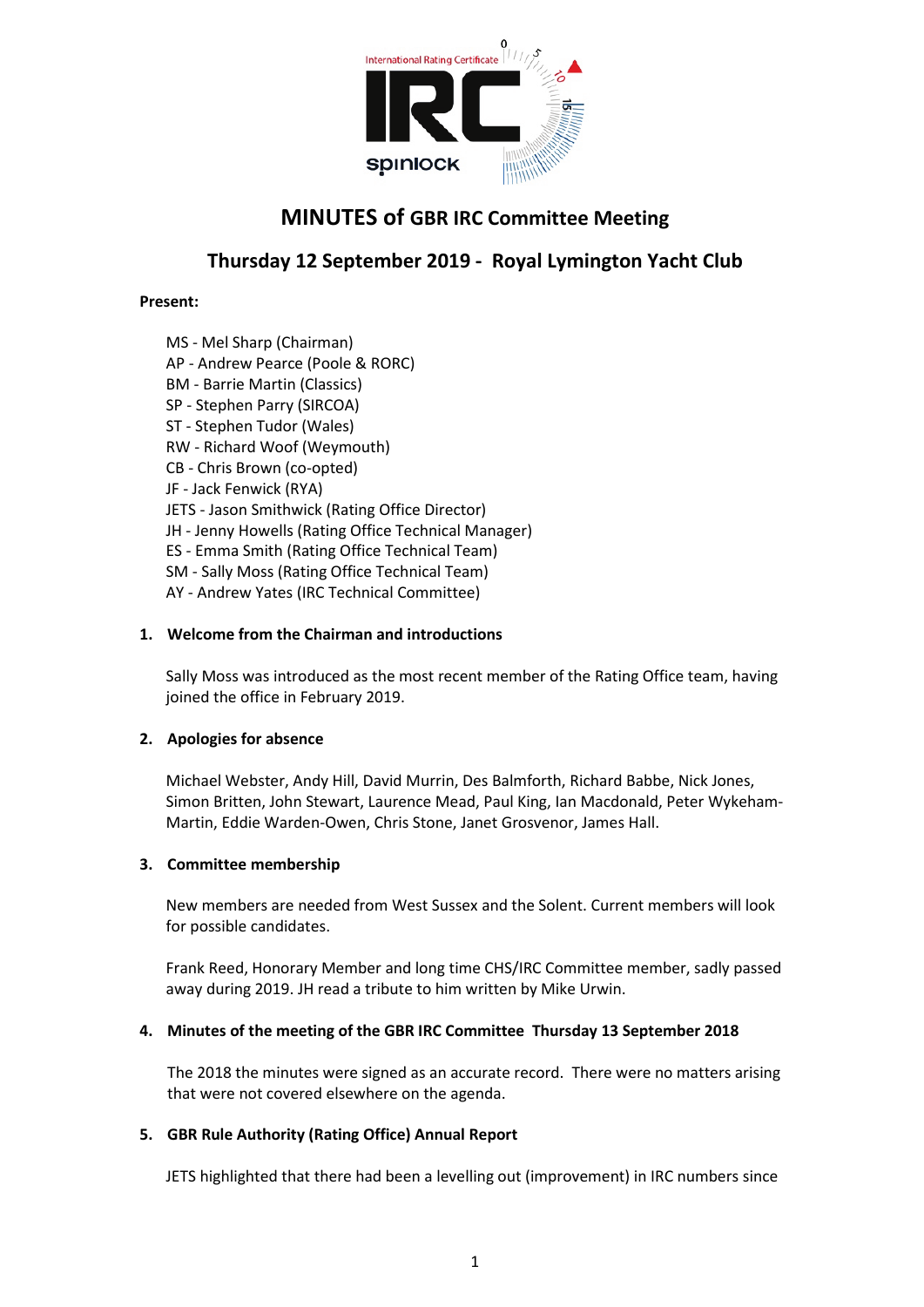he joined 3 years ago, though some specific areas had seen a decrease in numbers. It was noted that a change in club management, personalities and club focus can have a significant effect on participation and IRC engagement, either positive or negative.

There has been an increase in weighing and measurement this year. The Rating Office has purchased two new loadcells (7.5T and 12T). There was a discussion about the effect of the loadcell capacity on weighing results for light boats, however the effects of conditions and weather are probably more significant.

#### **Issues raised**

Following a question from CB about differences between RORC and UNCL ratings, JETS confirmed that RORC and UNCL use the same server and that new boats or queries on hull factor are agreed between the two rating offices. Applications are based on owner declarations in both countries. It was also noted that UNCL get comments about RORCissued ratings being favourable.

A discussion was held regarding:

- a) Boats changing ownership and being found to not comply with their IRC certificate. **Proposal to remove Endorsement on change of ownership was suggested by the committee. To be taken to IRC Tech Committee, IRC Congress, Policy Steering Group. ACTION R.O.**
- b) Equipment inspection and/or spot checks being carried out on boats at events. It was agreed that this is desirable and it was suggested by MS that this is taken back to individual areas to encourage informal checks before and during events. **ACTION (Committee members)** *[nb. this has also been added as a recommendation for GBR IRC Championships with immediate effect]*
- c) Sail stickers on measured sails, in particular spinnakers. **Proposal to require SPA to be written on measured spinnakers was unanimously supported.** JETS suggested that this would be best integrated into the IHC Scheme. A Rule change would be required, but maybe it could be introduced in the UK as a start. **ACTION R.O.**
- d) The information included on the IRC listing. Hull factor is not included on the listing; ST reported that they split out a 'silver' cruising fleet using HF and currently have to ask the owner for a copy of their certificate. It was pointed out that owners are obliged by IRC rules to carry a copy of their certificate aboard.

**Rating Office note - Update listing headers – LOA (LH), LR (DLR) ACTION R.O. (JH)**

#### **6. IRC Incentive and Support Schemes**

a) IRC Advocate Scheme

IRC Advocates are now those who are in clubs and co-ordinating applications within the Advocate Scheme. This is a replacement for Start Up/Club Loyalty Scheme with a simpler structure offering 15% discount to any club involved. The previous list of 'advocates' (representatives around the country) no longer exists but those on that list are also encouraged to become part of the new scheme with clubs in their area. An IRC Advocate conference is planned for later this year. Committee members are still advocates for IRC in the broader sense of the word.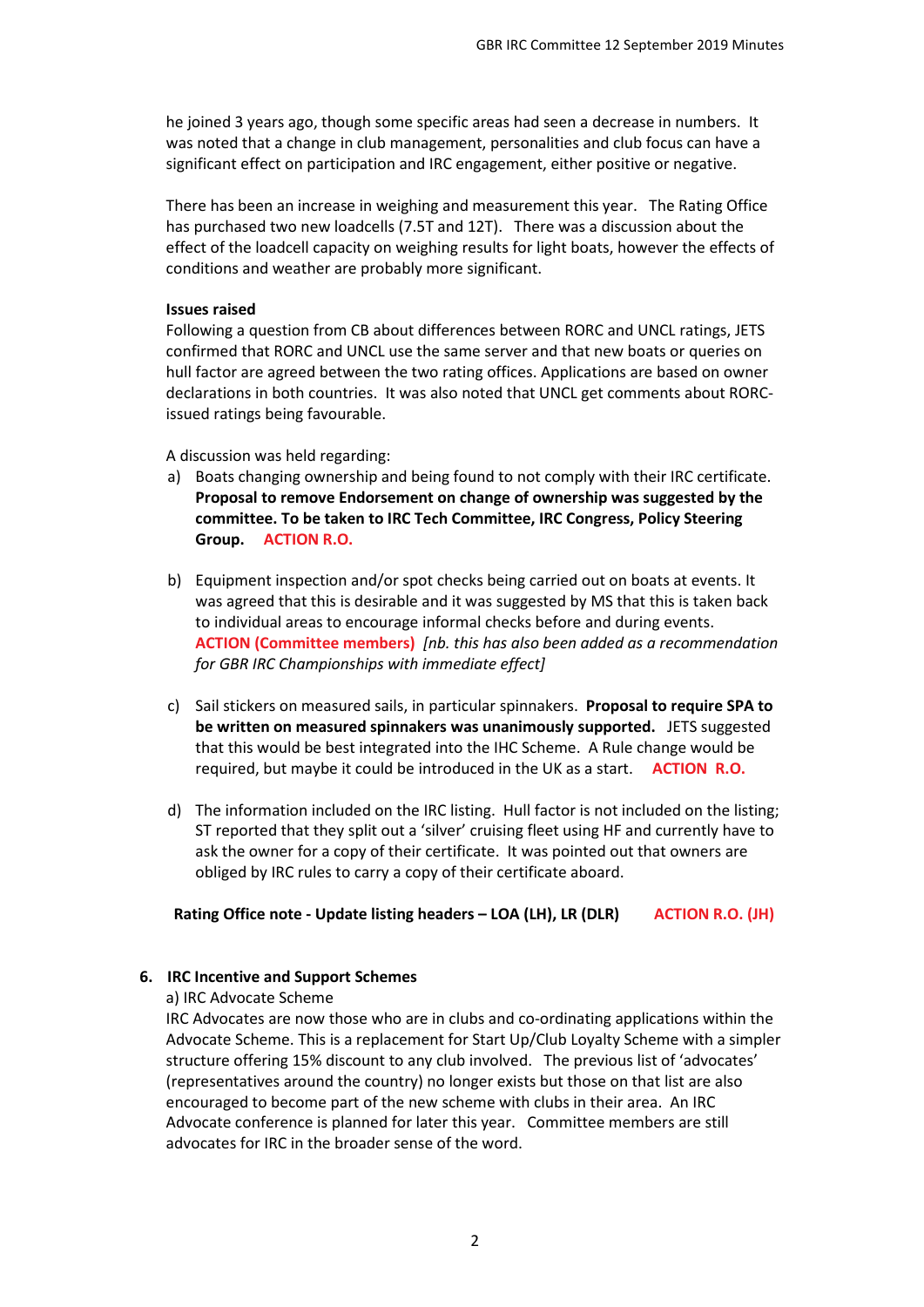## **Add contact details of committee members online (with permission) ACTION R.O.**

## **b) Single Event Ratings (SERs)**

SERs continue to be limited to 6 specific events. There is no intention of adding more clubs to the list. As well as discouraging more widespread IRC participation, producing SERs is the same amount of work for the rating team for a low income which is not fair on the rest of the fleet.

JF asked how many boats get an SER year on year, and suggested replacing it with a general one-use certificate (not for specific events), after which a full certificate must be purchased.

It was agreed that the SER scheme should be continued in some form and JETS agreed that JF had a valid point [about not allowing boats to have an SER every year].

**The Rating Office will explore the details and possible forecast of changing the scheme, including looking at how many boats only have an SER every year ACTION R.O.** 

#### **Also noted:**

- **Remove 'Panerai' sponsor name from SER list from 2020**
- **Correct typo RSYC to RYS on SER list in Rating Office report ACTIONS R.O**

A discussion was held regarding the rating of classic boats. BM thought that the Corinthian spirit has been lost in classic events, that classics cannot compete against modern boats and that the IRC program changes have not gone far enough, although it works within classic events.

MS pointed out that this is not a problem related to classics as there are other boats that are considered uncompetitive in mixed fleets. eg. small, performance boats racing with larger cruiser racer boats.

JF pointed out that this is generally a race management issue.

It was also pointed out that IRC makes no allowance for design flaws.

#### **7. Development of IRC**

#### **a) mid-level club racing and b) IRC and UK rating systems**

- A discussion was held about local initiatives. Various thoughts were:The less committed are the ones less likely to join in with IRC and want an element of crew skill factor included.
- Those who enjoy quality racing are the IRC supporters. It is more important to grow keen members than drag people into it when they are not interested.
- Promoting a local fleet of light, exciting boats helps encourage the younger crews (example of Weymouth)
- North Wales initiative is to run several types of class (eg. silver class) so more people feel they are playing for a class win; this sees 60 boats racing.
- Keep everyone involved; use introductory race types to get people into racing.
- Make events attractive people are less likely to travel these days and are therefore more selective about the events they do.
- Youth yacht racing should be made more fun, it is too serious with coaching etc.
- Dual scoring use to introduce people to IRC racing.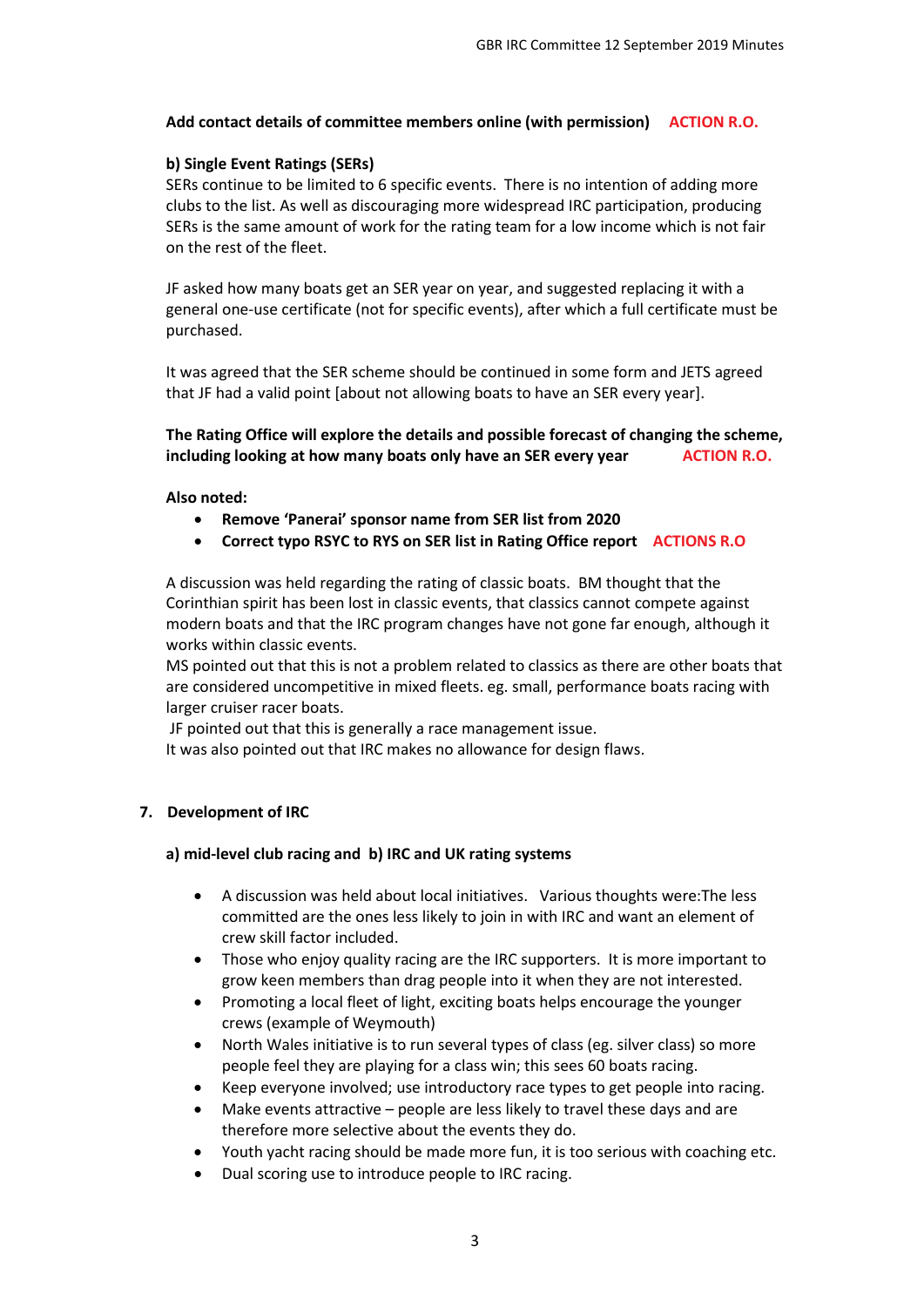Re an IRC Club system

JETS envisions a system run by clubs, licensed to a club. It would be a very simple, possibly a subscription model based on standard production boats. The question is, how much should it be cross-compatible with IRC?

There was concern that clubs might continue to use the ratings after the first year, but without paying; and there would be difficulties differentiating between it and full IRC. JF thought that a mid-level system would be good to encourage more people.

ST suggested that no intermediate system was needed if the introductory system (NHC) could be improved. JF felt that NHC is being treated as a rating system but it is not, it is a handicap system.

Younger people are more interested in experience than ownership and systems need to respond. More one-off events will become of interest.

It was agreed that a variety in course types is required, though some members did express a preference for windward-leeward courses.

It was noted that the RORC IRC Nationals were W/L courses except one round the cans race. It was felt that those with W/L optimised boats are very influential with race officers. Regarding different ratings for different courses, JETS confirmed that there was no desire to see multiple TCCs on certificates.

SP said he would like to take the issue of course types to the RYA Race Management Committee.

JETS pointed out the published **Race Management Guidelines** that include advice on course types and other aspects to take into account: <https://ircrating.org/irc-racing/race-management/>

For GBR IRC Championships there is currently a recommendation: *"It is specifically recommended that a mixture of course types is offered as outlined in point 5. of the NFRO, to cater for different types of design, so that one type does not dominate because of favourable course types (eg. all windward/leeward or predominantly reaching)"*

**Proposal that this should be changed from a recommendation to a requirement. Agreed that some consultation to be done and RO to look at wording ACTION R.O** *[Nb. this has now been done with immediate effect]*

#### **c) Promotion and development of IRC in the UK**

MS felt that the member offers are a good incentive and invited ideas for more benefits. This was agreed. **ACTION (Committee members)**

CB questioned whether Sail Sense is included in the Spinlock members' offer; the Rating Office was not aware of any exclusions. *[Note: JH has now confirmed with Spinlock that the discount applies to all products including Sail Sense, there are no exclusions. If anyone has difficulties with obtaining the discount please let the Rating Office know].*

RW pointed out that IRC is sold on the competitive racing compared with local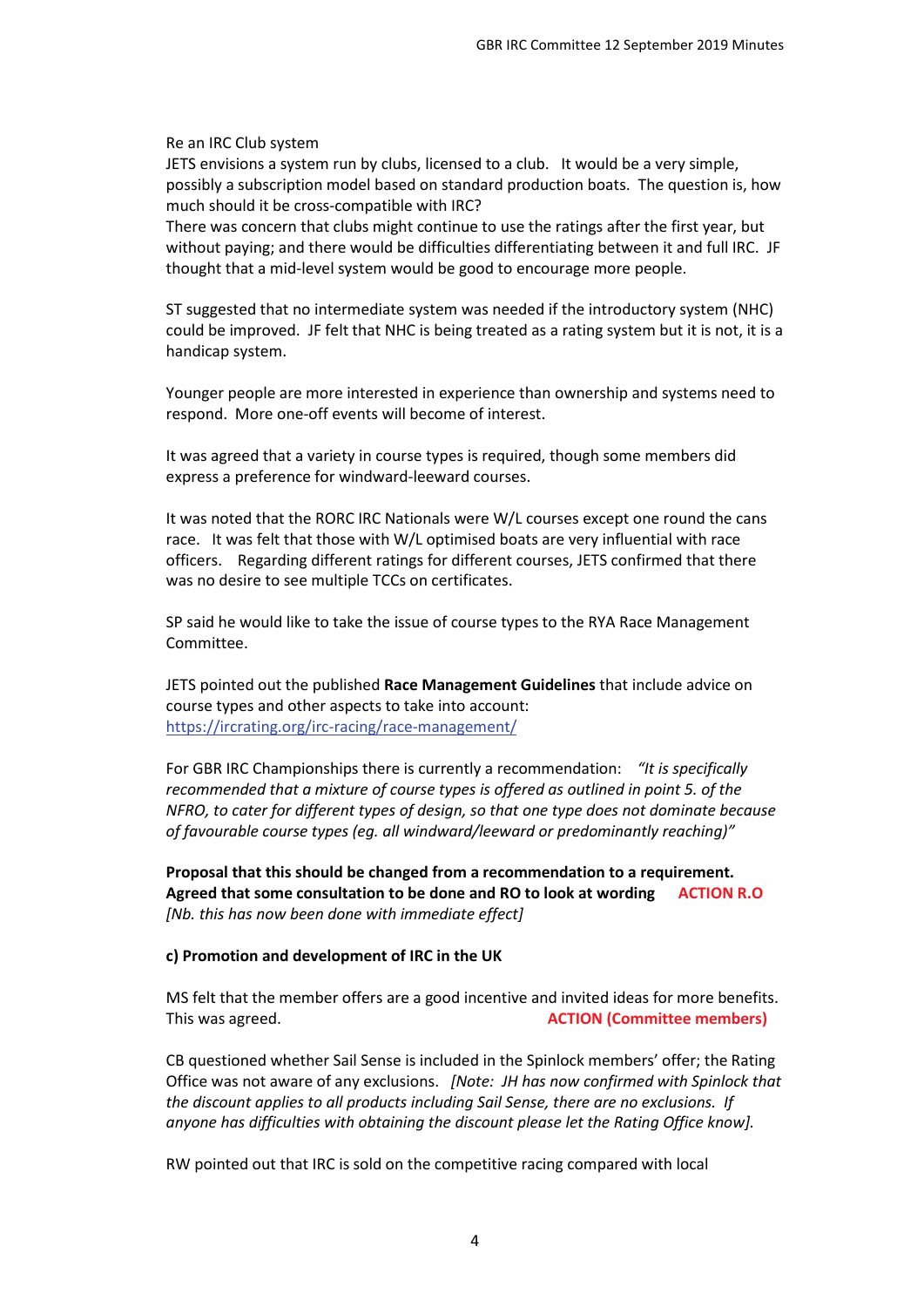systems/handicaps.

## **8. IRC Championships 2019 & 2020**

## **a) UK Nationals, June 2019, Cowes**

AP talked about a proposal from Poole Regatta for an IRC Nationals 2022 *or* IRC Europeans 2022. The Nationals has historically been fixed in the Solent, but the Europeans alternates between RORC/UNCL countries and the next opportunity for RORC option is 2022. This would be a 5-day event including 3 days of Poole Regatta. A lot of Poole Regatta entrants travel from outside Poole and a UK south coast European Championship would attract French, Dutch etc. Max berthing is approx 250.

**There was unanimous support for a Poole bid for Europeans 2022.**

AP to send the draft proposal to MS and CB. CB suggested a poll of competitors regarding the Nationals.

## **b) IRC Europeans, June 2019, San Remo, Italy**

JETS reported. It was a successful event with 2 days of pre-race equipment inspection, 7 races and a varied fleet.

## **c) IRC/ORC Worlds, Late September 2020, NYYC, Newport, RI, USA**

JETS reported. RORC believes that alternate years is appropriate for this event. For 2020 it is proposed there will be a new scoring solution to reduce confusion, this will use time deltas instead of average placing.

## **d) General Review of Championships**

It was agreed that combining an IRC Championship with an existing event helps with entry levels.

#### **e) 2020 Dates and Events**

The following events were approved unless stated:

- East Coast Ramsgate 29-31 July 2020
- **Autumn - Hamble Winter Series. This was not considered suitable as a Championship and maybe should not be titled as such. ACTION R.O.**
- Solent new plan to rotate the Championship weekend and have just one event, this is a change from the previous format. 2020 will be the Portsmouth Centenary Regatta.
- National RORC Cowes 26-28 June 2020.
- Southern Poole 23-25 May 2020. AP noted that Weymouth would be applying for 2021.
- Scotland Scottish Series 22-25 May 2020..
- South West Falmouth application for August 2021. 2020 should be Torbay and this would be good as they are RYA club of the year. **ACTION R.O. (ES) Note: Emma has been in contact with Torbay who are intending apply for 2020.** If Torbay don't apply for 2020 then it should be at Falmouth. If Torbay apply then Falmouth 2021 approved.
- Inland Windermere winter series.
- Welsh National Pwllheli (Celtic Regatta) 14-16 Aug 2020. ST noted that they had hosted this even since 2015 and the event is growing. They would like to also apply for 2021.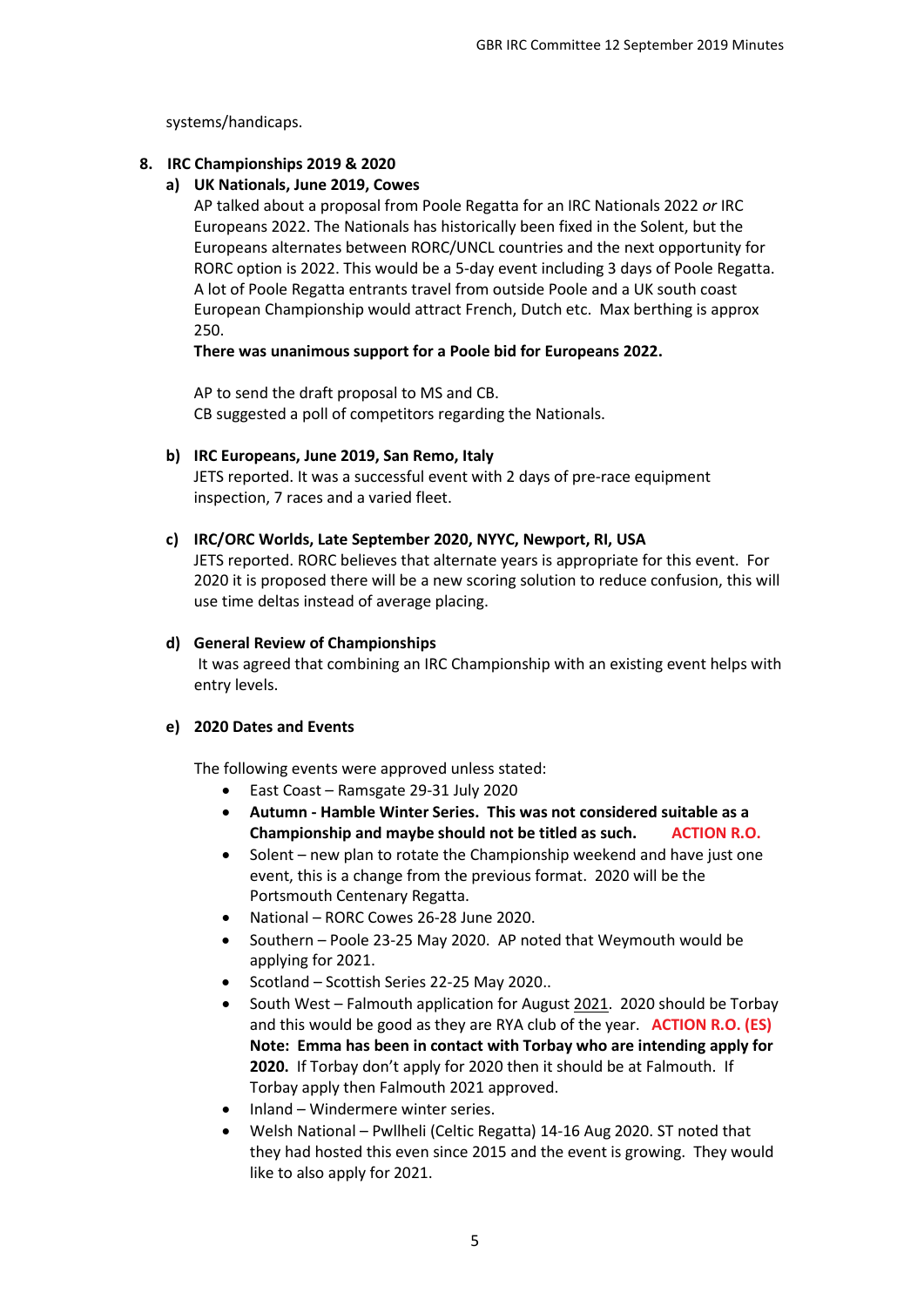JETS suggested we should encourage applications 2 years in advance as events take a while to organise, this would allow for planning, sponsorship, PR etc. **ACTION R.O.** 

## **f) UK Nationals – format and location**

See point a)

## **g) Guidelines and suggestions**

JETS reminded members of Race Management Guidelines. SP asked for Word version to copy/paste into RYA Race Management Guide

**ACTION R.O. (ES done)**

## **9. Rule changes to IRC**

- a) Proposed 2020 IRC Rule Changes from the IRC Technical Committee JETS presented a very early draft of proposed rule changes.
	- Certificate validity clarification re north/south validity
	- Allow no. of spinnakers change for short-handed certificate
	- Bunk cushions inshore category administrative change
	- Whisker poles definition and rating
	- Bulb weight definition

Final proposed changes will be presented to IRC Congress in October.

#### **10. Meetings and Submissions**

## **a) IRC Submissions to World Sailing**

No IRC submissions.

Amongst others there is an Offshore Special Regulations submission regarding halyard locks (to be operated from deck level).

**b) Proposals from the GBR IRC Committee and any Submissions to the IRC Congress** Endorsement expiry to be brought up in GBR report to Congress.

#### **c) IRC Congress Chairman**

Michael Boyd (from October 2019)

**d) GBR Report to the IRC Congress – 5-6 October, Antibes, France** As reported under item 5.

#### **11. Area and fleet reports – reports received before the meeting**

To note the reports received:

| <b>Andrew Pearce</b> | Poole                  |
|----------------------|------------------------|
| <b>Richard Woof</b>  | Weymouth               |
| Mike Webster         | Dartmouth/Devon        |
| Mel Sharp            | Cornwall/South West    |
| <b>Richard Babbe</b> | Channel Islands        |
| Stephen Tudor        | North Wales            |
| Des Balmforth        | Scotland               |
| Chris Brown          | High performance fleet |
| Andy Hill            | <b>JOG</b>             |
| <b>Stephen Parry</b> | Solent                 |
|                      |                        |

No further comments or questions arose from the reports except that CB expanded on